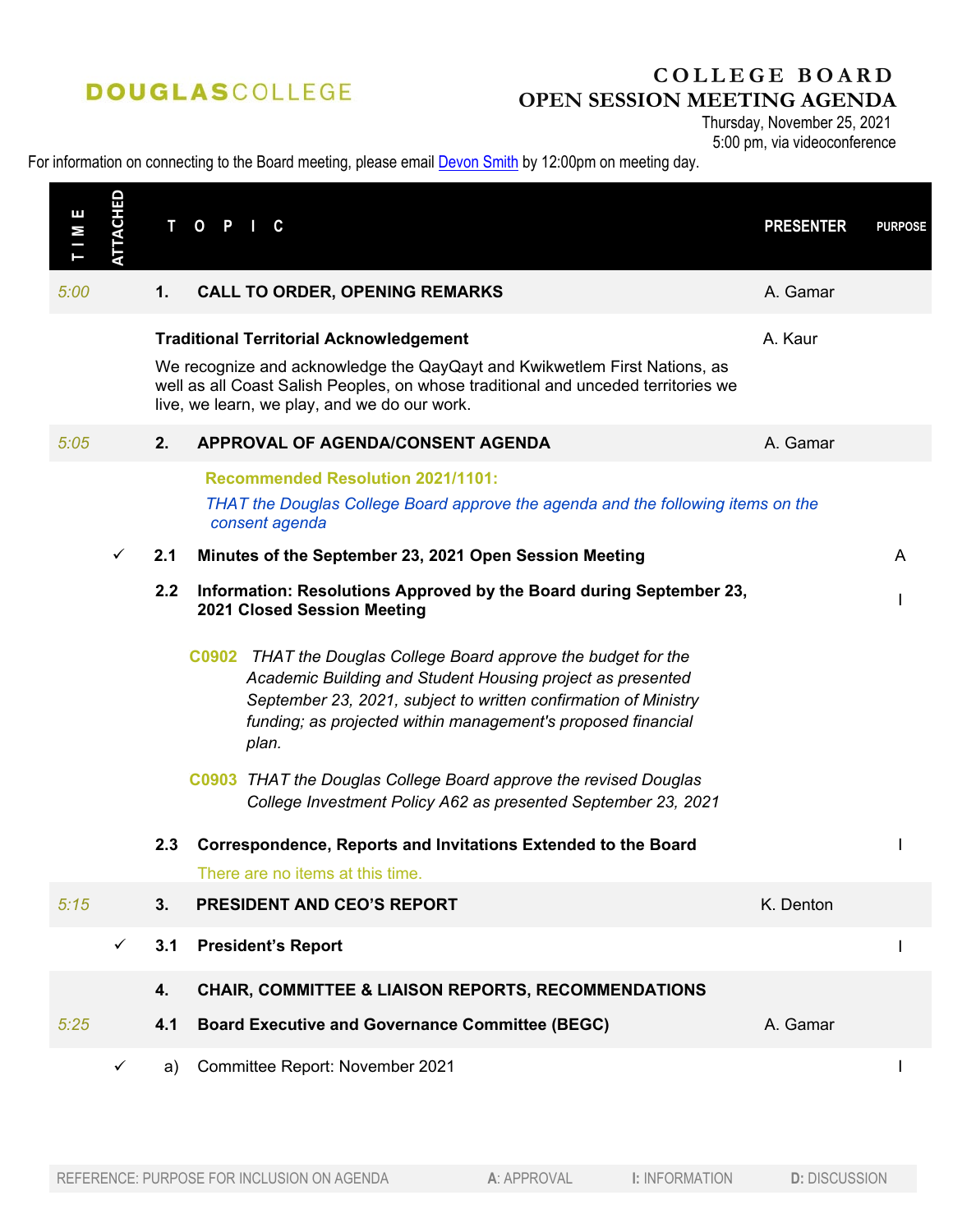### **AGENDA OPEN SESSION MEETING OF THE DOUGLAS COLLEGE BOARD**

Thursday, November 25, 2021; Page 2

| ш<br>М | <b>ATTACHED</b> |     | T O P<br>C                                                                                                                                                                                                                                                                                        |                       | <b>PRESENTER</b>     | <b>PURPOSE</b> |
|--------|-----------------|-----|---------------------------------------------------------------------------------------------------------------------------------------------------------------------------------------------------------------------------------------------------------------------------------------------------|-----------------------|----------------------|----------------|
| 5:35   |                 |     | 4.2 Audit, Finance and Investment Committee (AFIC)                                                                                                                                                                                                                                                |                       | S. Todd              |                |
|        | $\checkmark$    | a)  | Committee Report: November 2021                                                                                                                                                                                                                                                                   |                       |                      |                |
|        | $\checkmark$    | b)  | Interim Enrolment Reporting<br>i) 2021 Fall Semester Enrolment Report: Credit Programs<br>ii) 2021 Summer Semester Enrolment Report: Non-Credit Programs                                                                                                                                          |                       |                      |                |
|        | ✓               | C)  | 2022/2023 Douglas College Budget Materials<br>i) Draft 2022/2023 Consolidated Guidelines<br><b>Recommended Resolution 2021/1102:</b><br>"THAT the Douglas College Board approve the 2022/2023 Budget Guidelines<br>as presented November 25, 2021"<br>ii) 2022/2023 Consolidated Budget Timelines |                       |                      | A              |
| 6:00   |                 | 4.3 | Human Resources Committee (HRC)                                                                                                                                                                                                                                                                   |                       | E. Stewart           |                |
|        | $\checkmark$    | a)  | Committee Report: November 2021                                                                                                                                                                                                                                                                   |                       |                      |                |
| 6:05   |                 | 4.4 | <b>Campus Planning Committee (CPC)</b>                                                                                                                                                                                                                                                            |                       | <b>B.</b> Pawar      |                |
|        | ✓               | a)  | Committee Report: November 2021                                                                                                                                                                                                                                                                   |                       |                      |                |
| 6:10   |                 | 4.5 | <b>Education Council</b>                                                                                                                                                                                                                                                                          |                       | G. Bowbrick          |                |
|        | $\checkmark$    | a)  | <b>Education Council Chair's Reports:</b><br>November 2021 Meeting<br><b>Recommended Resolution 2021/1103:</b><br>"THAT the Douglas College Board establish the credential Bachelor of<br>Science in Health Information Management, effective May 2022"                                           |                       |                      | A              |
|        |                 |     | REFERENCE: PURPOSE FOR INCLUSION ON AGENDA<br>A: APPROVAL                                                                                                                                                                                                                                         | <b>I: INFORMATION</b> | <b>D: DISCUSSION</b> |                |